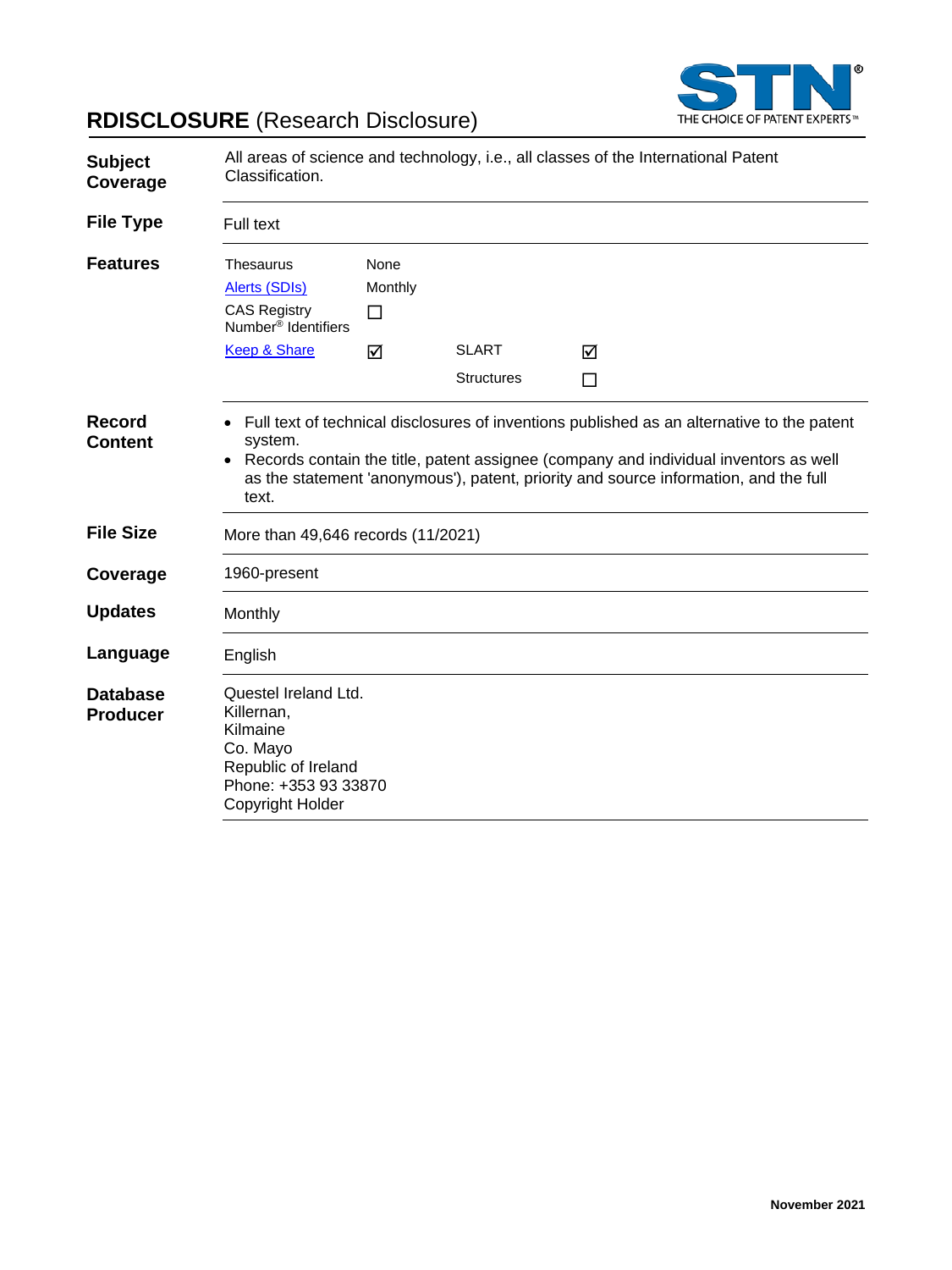| <b>Database</b><br><b>Supplier</b> | <b>FIZ Karlsruhe</b><br><b>STN Europe</b><br>P.O. Box 2465<br>76012 Karlsruhe<br>Germany<br>Phone: +49 7247 808-555<br>Fax: +49 7247 808-259<br>Email: helpdesk@fiz-karlsruhe.de                                                                                                                                                                         |
|------------------------------------|----------------------------------------------------------------------------------------------------------------------------------------------------------------------------------------------------------------------------------------------------------------------------------------------------------------------------------------------------------|
| <b>Sources</b>                     | Monthly Journal 'Research Disclosure'                                                                                                                                                                                                                                                                                                                    |
| <b>User Aids</b>                   | Online Helps (HELP DIRECTORY lists all help messages available)<br><b>STNGUIDE</b>                                                                                                                                                                                                                                                                       |
| <b>Clusters</b>                    | ALLBIB<br><b>BIOSCIENCE</b><br><b>CHEMISTRY</b><br><b>ENGINEERING</b><br><b>FULLTEXT</b><br><b>HPATENTS</b><br><b>MATERIALS</b><br><b>PATENTS</b><br>$\bullet$<br>PHARMACOLOGY<br>• PNTTEXT<br><b>STN Database Cluster information</b><br>http://www.stn-<br>international.com/en/customersupport/customer-<br>support#cluster+%7C+subjects+%7C+features |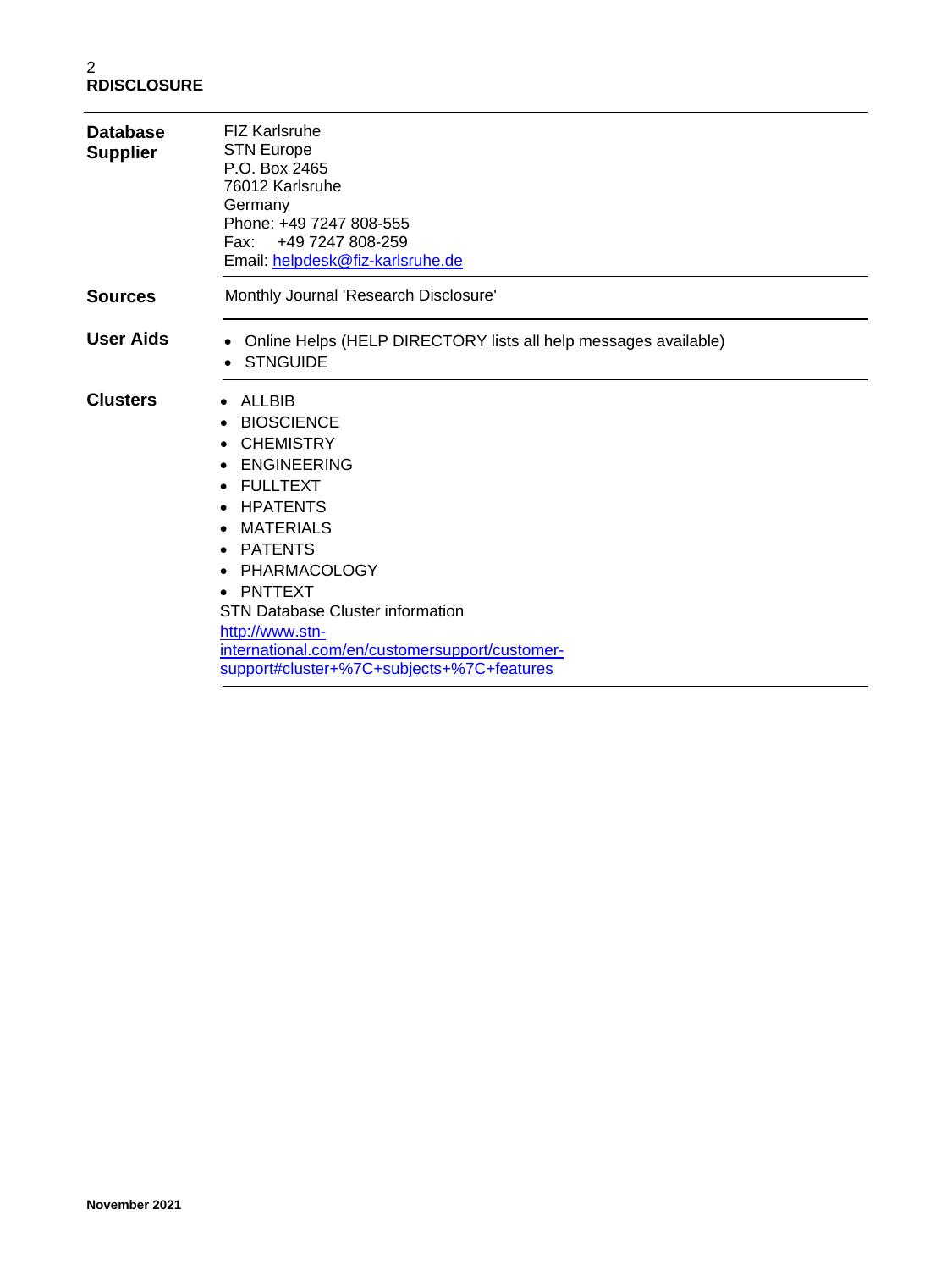## **Search and Display Field Codes**

Fields that allow left truncation are indicated by an asterisk (\*). **General Search Fields**

| <b>Search Field Name</b>                                                                                              | <b>Search</b><br>Code      | <b>Search Examples</b>                                          | <b>Display</b><br>Codes    |
|-----------------------------------------------------------------------------------------------------------------------|----------------------------|-----------------------------------------------------------------|----------------------------|
| Basic Index* (contains single<br>words from title (TI), and the full<br>text)                                         | None<br>or<br>/BI          | S SOFTWARE?<br>S HERBICIDE#<br>S ?LASER?                        | TI, TX                     |
| <b>Accession Number</b><br>Document Type<br>(code and text)                                                           | /AN<br>/DT<br>(or $/TC$ )  | S 324009/AN<br>S PATENT/DT                                      | AN<br>DT                   |
| Entry Date (1)<br><b>Field Availability</b><br><b>International Standard</b><br>(Document) Number (Coden<br>and ISSN) | /ED<br>/FA<br>/ISN         | S ED>=OCT 2021<br>S REN/FA<br>S RSDSBB/ISN<br>S 0374-4353/ISN   | ED<br><b>FA</b><br>ISN, SO |
| Language<br>(ISO code and text)                                                                                       | /LA                        | S FRENCH/LA<br>S FR/LA                                          | LA                         |
| Patent Assignee<br>(includes inventors) (4)                                                                           | /PA<br>(or $/CS$ )         | S INTERNATIONAL BUSINESS<br>CORPORATION/PA<br>S M? MCDERMOTT/PA | PA                         |
| <b>Physical Properties</b><br>Patent Number (5)                                                                       | /PHP<br>/PN<br>(or /PATS)  | S REFRACTIVE INDEX/PHP<br>S RD430009/PN                         | <b>KWIC</b><br>PI          |
| Priority Date (1)<br>Priority Number (5)                                                                              | /PRD<br>/PRN<br>(or /APPS) | S PRD>=20021000<br>S RD2002-456008/PRN                          | <b>PRAI</b><br>PRAI        |
| Priority Year (1)<br>Publication Date (1)<br>Publication Year (1)                                                     | /PRY<br>/PD<br>/PY         | S 1991/PRY<br>S PD=JAN-FEB 2002<br>S PY>1999                    | PRAI<br>PI<br>PI           |
| Referenced Non-Patent Literature<br>(2)                                                                               | /REN                       | S XP000001356/REN                                               | <b>REN</b>                 |
| Source (contains volume, year,<br>and number of the printed<br>publication, ISSN, and CODEN)                          | /SO                        | S 463/SO                                                        | SO                         |
| Title*                                                                                                                | T                          | S ?COMPOSITE?/TI<br>S INTERFACE/TI                              | TI.                        |
| Update Date (1)                                                                                                       | /UP                        | S UP>=OCT 2021                                                  | UP                         |

**(1)** Numeric search field that may be searched using numeric operators or ranges.

**(2)** Field available for data until May 2008.

**(3)** Search with implied (S) proximity is available in this field.

**(4)** Either STN or Derwent format may be used.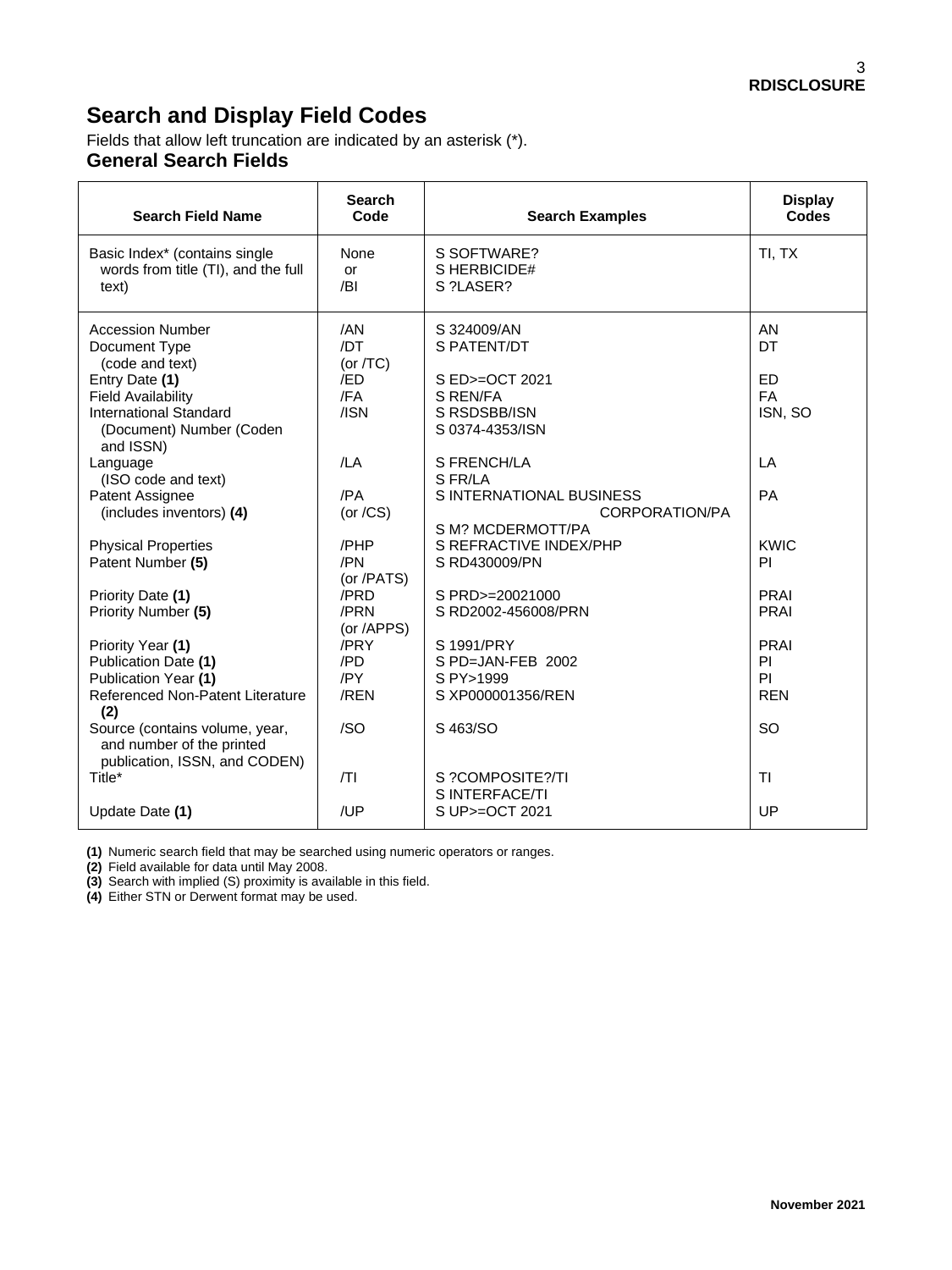#### 4 **RDISCLOSURE**

#### **Property Fields(1)**

In RDISCLOSURE a numeric search for a specific set of physical properties (/PHP) is available within the text fields (TI, TX, BI). The numeric values are not displayed as single fields, but highlighted within the hit displays.

EXPAND in the /PHP field to search for all available physical properties. A search with the respective field codes will be carried out in all database fields with English text. The /PHP index contains a complete list of codes and related text for all physical properties available for numeric search.

| <b>Field</b><br>Code                          | <b>Property</b>                                                                                 | <b>Unit</b>                                           | <b>Symbol</b>                    | <b>Search Examples</b>                                                                                  |
|-----------------------------------------------|-------------------------------------------------------------------------------------------------|-------------------------------------------------------|----------------------------------|---------------------------------------------------------------------------------------------------------|
| /AOS<br>/BIR<br>/BIT<br>/CAP                  | Amount of substance<br><b>Bit Rate</b><br>Stored Information<br>Capacitance                     | Mol<br>Bit/Second<br>Bit<br>Farad                     | mol<br>bit/s<br>Bit<br>F         | S 10/AOS<br>S 8000-10000/BIR<br>S BIT > 3 MEGABIT<br>S 1-10 MF/CAP                                      |
| /CATA<br>/CDN<br>/CMOL                        | <b>Catalytic Activity</b><br><b>Current Density</b><br>Molarity, Molar<br>Concentration         | Katal<br>Ampere/Square Meter<br>Mol/Liter             | kat<br>A/m <sup>2</sup><br>mol/L | S CDN>10 A/M**2<br>S UREA/BI (S) 8/CMOL                                                                 |
| /CON<br>/DB<br>/DEG<br>$/$ DEN $/$ $/$ C $)$  | Conductance<br>Decibel<br>Degree<br>Density (Mass                                               | Siemens<br>Decibel<br>Degree<br>Kilogram/Cubic Meter  | S<br>dB<br>kg/m <sup>3</sup>     | S 1S-3/CON<br>S DB>50<br>S CYLINDER/BI (S) 45/DEG<br>S 5E-3-10E-3/DEN                                   |
| /DEQ<br>/DOA                                  | Concentration<br>Dose Equivalent<br>Dosage                                                      | Sievert<br>Milligram/Kilogram/Day                     | Sv<br>mg/day                     | S 100/DEQ                                                                                               |
| /DOS<br>(ILD50)<br>/DV                        | Dose                                                                                            | Milligram/Kilogram<br>Pascal * Second                 | mg/kg<br>Pa * s                  | S DOS>0.8<br>S DV>5000                                                                                  |
| /ECH<br>(/CHA)                                | Viscosity, dynamic<br><b>Electric Charge</b>                                                    | Coulomb                                               | C                                | S 0.0001-0.001/ECH                                                                                      |
| /ECO<br>$($ /ECND $)$<br>/ELC                 | <b>Electrical Conductivity</b>                                                                  | Siemens/Meter                                         | S/m                              | S ECO>800 S/M (15A) AQUEOUS<br>S 1-10/ELC                                                               |
| (/ECC)<br>/ELF                                | <b>Electric Current</b><br><b>Electric Field</b>                                                | Ampere<br>Volt/Meter                                  | Α<br>V/m                         | S 200/ELF                                                                                               |
| (/ECF)<br>/ENE                                | Energy                                                                                          | Joule                                                 | J                                | S DROPLETS (10A) 40 JOULE -<br>70 JOULE /ENE                                                            |
| /ERE<br>$($ /ERES $)$                         | <b>Electrical Resistivity</b>                                                                   | Ohm * Meter                                           | Ohm $*$ m                        | S ERE>0.1                                                                                               |
| /FOR<br>$/$ FRE $($ /F $)$<br>/IU<br>/KV      | Force<br>Frequency<br><b>International Unit</b><br>Viscosity, kinematic                         | <b>Newton</b><br>Hertz<br>none<br>Square Meter/Second | N<br><b>Hz</b><br>IU<br>$m^2/s$  | S 50 N / FOR<br>S OSCILLAT?/BI (S) 1-3/FRE<br>S IU>1000 (P) VITAMIN A<br>S METHYLPOLYSILOXANES/BI (10A) |
| /LEN<br>(/SIZ)                                | Length, Size                                                                                    | Meter                                                 | m                                | 200-300 CST /KV<br>S 1-4/LEN                                                                            |
| /LUME                                         | Luminous Emittance,<br>Illuminance                                                              | Lux                                                   | lx                               | S 10-50/LUME                                                                                            |
| /LUMF<br>/LUMI<br>/M<br>/MCH<br>/MFD<br>(MFS) | Luminous Flux<br>Luminous Intensity<br>Mass<br>Mass to Charge Ratio<br>Magnetic Flux<br>Density | Lumen<br>Candela<br>Kilogram<br>none<br>Tesla         | Lm<br>cd<br>kg<br>m/z<br>T.      | S LUMF>1000<br>S LUMI<4<br>S ALLOY/BI (30A) 1E-10-1E-5/M<br>$S$ MCH=1<br>S MFD>102                      |
| /MFR<br>(MFL)                                 | Mass Flow Rate                                                                                  | Kilogram/Second                                       | kg/s                             | S MFR<0.1                                                                                               |
| /MFST                                         | Magnetic Field<br>Strength                                                                      | Ampere/Meter                                          | A/m                              | S 2000/MFST                                                                                             |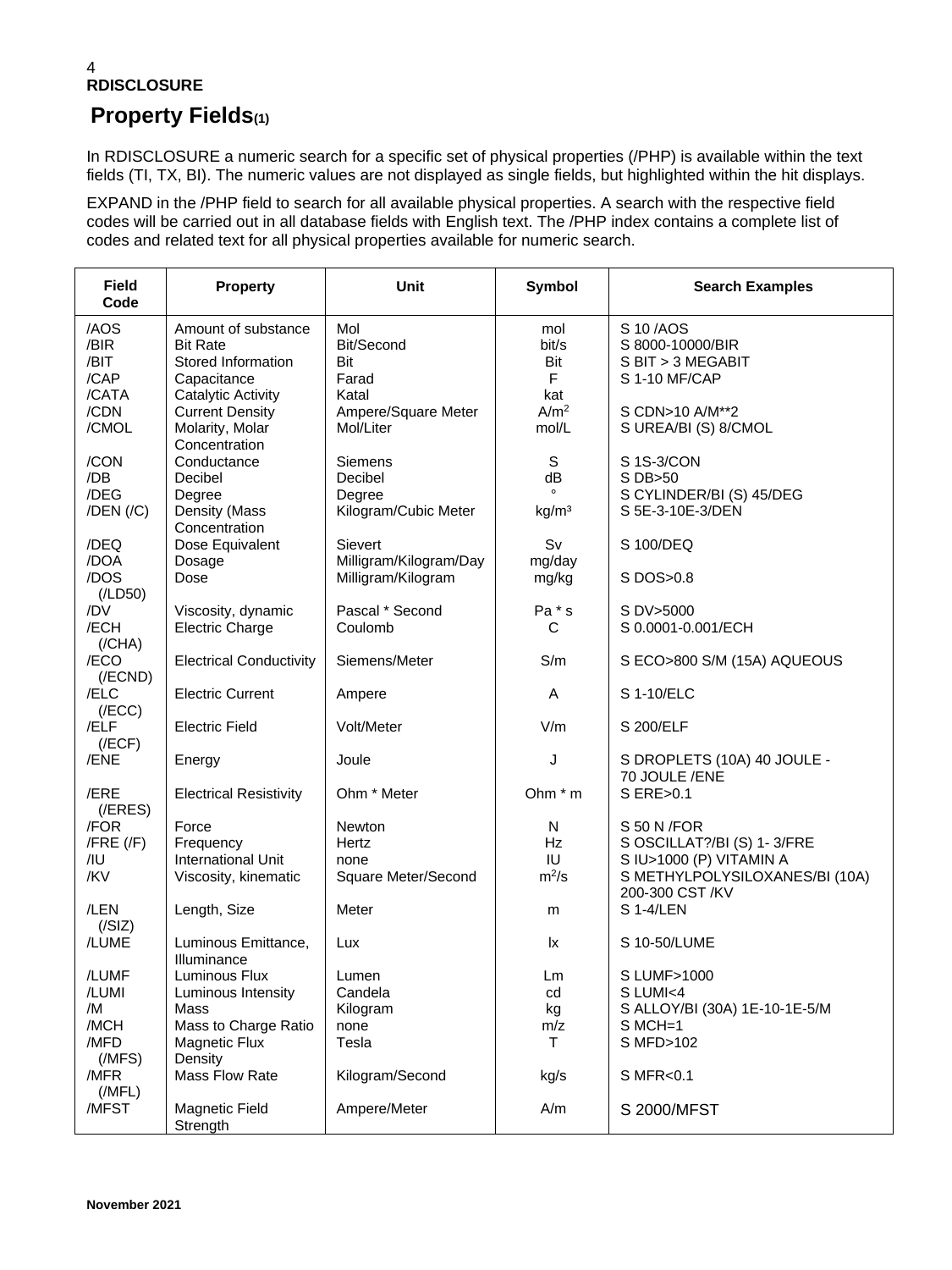# **Property Fields(1) (cont'd)**

| <b>Field</b><br>Code                | <b>Property</b>                                              | Unit                                                    | <b>Symbol</b>           | <b>Search Examples</b>                                                                          |
|-------------------------------------|--------------------------------------------------------------|---------------------------------------------------------|-------------------------|-------------------------------------------------------------------------------------------------|
| /MM (/MW,<br>/MOM)                  | <b>Molar Mass</b>                                            | Gram/Mol                                                | g/mol                   | S 2000-3000 G/MOL/MM                                                                            |
| /MOLS<br>/MVR                       | Molality of Substance<br>Melt Volume Rate,<br>Melt Flow Rate | Mol/Kilogram<br>none                                    | mol/kg<br>$g/10$ min    | S 01.-10 MOL/KG/MOLS<br>S 3/MVR                                                                 |
| /PER                                | Percent<br>(Proportionality)                                 | none                                                    | $\%$                    | S POLYMER?/AB (5A) 4/PER                                                                        |
| /PHV<br>$($ /PH $)$                 | pH Value                                                     | pH                                                      | pH                      | S 7.4-7.6/PHV                                                                                   |
| /POW<br>$($ /PW $)$                 | Power                                                        | Watt                                                    | W                       | S "HG-XE-?"/BI (S) 100-200<br><b>WATT/POW</b>                                                   |
| /PPM                                | Parts per million                                            | Ppm                                                     | ppm                     | S 100 PPM /PPM (10A)<br><b>ADDITIVE/BI</b>                                                      |
| $/PRES$ $//P)$                      | Pressure                                                     | Pascal                                                  | Pa                      | S (VACUUM (5A) DISTILL?)/BI (S)<br>1000-1100/PRES                                               |
| /RAD                                | Radioactivity                                                | Becquerel                                               | Bq                      | S 800-900/RAD                                                                                   |
| /RES                                | <b>Electrical Resistance</b>                                 | Ohm                                                     | Ohm                     | S SENSOR /BI (S) 10-100/RES                                                                     |
| /RI                                 | Refractive Index                                             | none                                                    |                         | S 3-4/RI                                                                                        |
| /RSP                                | <b>Rotational Speed</b>                                      | Revolution/Minute                                       | rpm                     | S 2 RPM - 100 RPM / RSP (S)<br><b>ENGINE/BI</b>                                                 |
| /SAR                                | Area /Surface Area                                           | <b>Square Meter</b>                                     | m <sup>2</sup>          | S PLATE/BI (S) 10 M**2 - 100<br>$M**2/SAR$                                                      |
| /SOL<br>$($ /SLB $)$                | Solubility                                                   | Gram/100 gram                                           | g/100 g                 | S SOL>20 G/100G (5A) WATER                                                                      |
| /SSAM                               | Specific Surface<br>Area, Mass                               | Square Meter/Kilogram                                   | M2/kg                   |                                                                                                 |
| /STSC<br>(/ST)                      | Surface Tension                                              | Joule /Square Meter                                     | J/m <sup>2</sup>        | S 60 J/M**2/STSC                                                                                |
| /TCO<br>(/TCND)                     | <b>Thermal Conductivity</b>                                  | Watt/Meter * Kelvin                                     | $W/m * K$               | S 1/TCO (S) HEAT?                                                                               |
| $/TEMP$ $/$<br>/TEX                 | Temperature<br>Tex                                           | Kelvin<br>Gram/Kilometer                                | Κ<br>g/km               | S 20-25/TEMP                                                                                    |
| /TIM                                | Time                                                         | Second                                                  | s                       | S ?INCUB?/BI (10A) 50 S - 150 S<br>/TIM                                                         |
| $/$ VEL $($ /V $)$<br>/VELA<br>/VLR | Velocity<br>Velocity, angular<br>Volumetric Flow Rate        | Meter per Second<br>Radian/Second<br>Cubic Meter/Second | m/s<br>rad/s<br>$m^3/s$ | S REDUC?/BI (S) 1E-3-5E-3/VEL<br>S VELA>10<br>S 1 M**3/S - 2 M**3/S /VLR (S)<br><b>ABRASIVE</b> |
| /VOL                                | Volume                                                       | <b>Cubic Meter</b>                                      | m <sup>3</sup>          | S 1E-8-2E-8/VOL.EX                                                                              |
| /VOLT                               | Voltage                                                      | Volt                                                    | $\vee$                  | S TENSION/BI (10A) 5E-3 V<br><volt<7e-3v< td=""></volt<7e-3v<>                                  |

**(1)** Exponential format is recommended for the search of particularly high or low values, e.g. 1.8E+7 or 1.8E7 (for 18000000) or 9.2E-8 (for 0.000000092).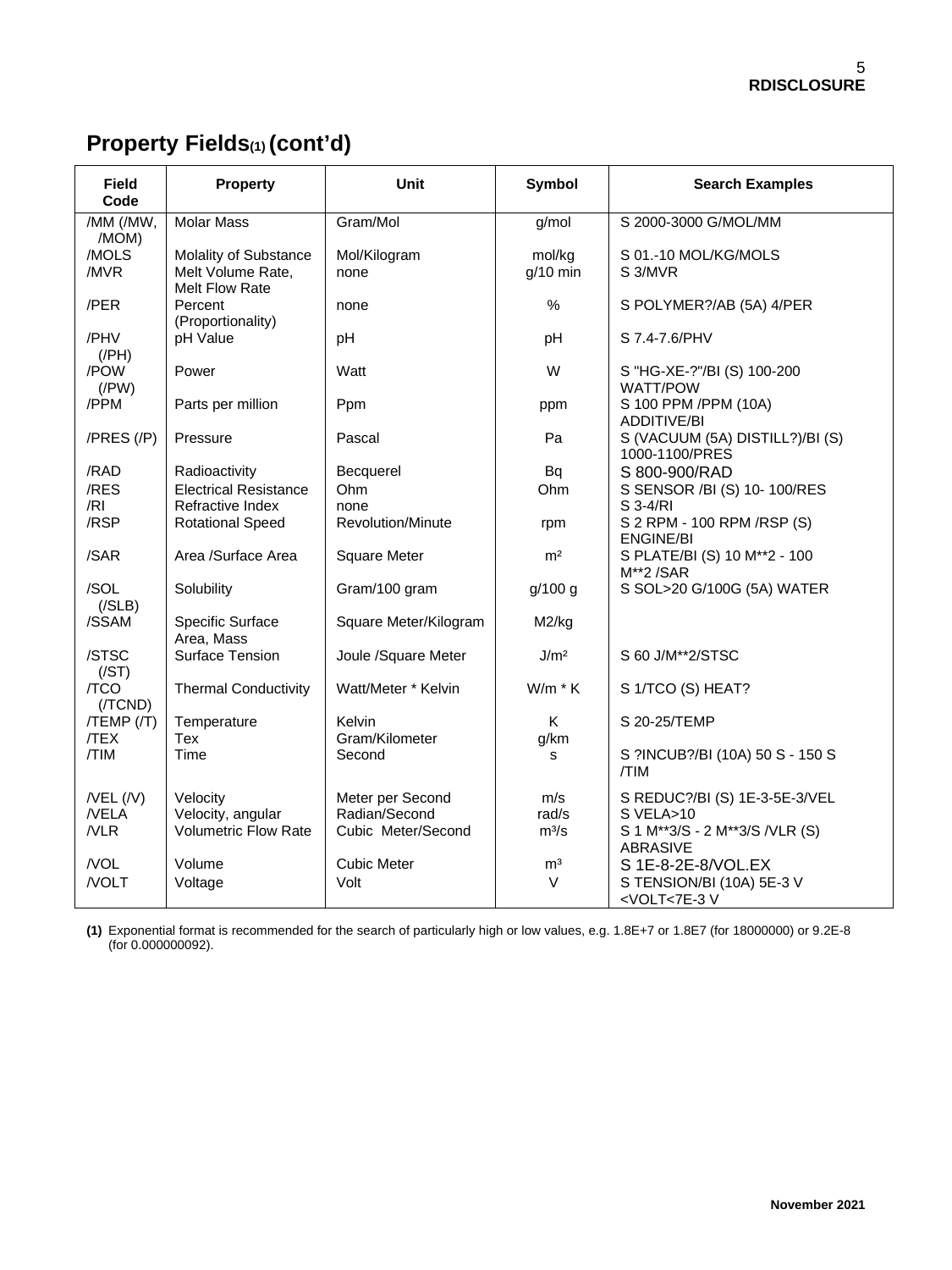## **DISPLAY and PRINT Formats**

Any combination of formats may be used to display or print answers. Multiple codes must be separated by spaces or commas, e.g., D L1 1-5 TI AU. The fields are displayed or printed in the order requested.

Hit-term highlighting is available for all fields. Highlighting must be ON during SEARCH to use the HIT, KWIC, and OCC formats.

| <b>Format</b>                                                                                                              | <b>Content</b>                                                                                                                                                                                                                               | <b>Examples</b>                                                                          |
|----------------------------------------------------------------------------------------------------------------------------|----------------------------------------------------------------------------------------------------------------------------------------------------------------------------------------------------------------------------------------------|------------------------------------------------------------------------------------------|
| AN                                                                                                                         | <b>Accession Number</b>                                                                                                                                                                                                                      | D 1-5 AN                                                                                 |
| DT (TC)                                                                                                                    | Document Type                                                                                                                                                                                                                                | D DT                                                                                     |
| ED(1)                                                                                                                      | <b>Entry Date</b>                                                                                                                                                                                                                            | D ED                                                                                     |
| FA(1)                                                                                                                      | <b>Field Availability</b>                                                                                                                                                                                                                    | D FA                                                                                     |
| <b>ISN</b> (1)                                                                                                             | International Standard (Document) Number                                                                                                                                                                                                     | D ISN                                                                                    |
| LA                                                                                                                         | Language                                                                                                                                                                                                                                     | D LA TI                                                                                  |
| PA (CS)                                                                                                                    | Patent Assignee                                                                                                                                                                                                                              | D PA                                                                                     |
| $PI(PN)$ $(2)$                                                                                                             | Patent Information                                                                                                                                                                                                                           | D PI                                                                                     |
| PRAI (PRN) (2)                                                                                                             | Priority Information                                                                                                                                                                                                                         | D PRAI                                                                                   |
| <b>REN</b>                                                                                                                 | Referenced Non-Patent Literature                                                                                                                                                                                                             | D REN                                                                                    |
| SO                                                                                                                         | Source                                                                                                                                                                                                                                       | D <sub>SO</sub>                                                                          |
| ΤI                                                                                                                         | Title                                                                                                                                                                                                                                        | D TI 1-10                                                                                |
| <b>TX</b>                                                                                                                  | Text                                                                                                                                                                                                                                         | D TX                                                                                     |
| UP(1)                                                                                                                      | <b>Update Date</b>                                                                                                                                                                                                                           | D UP                                                                                     |
| <b>ABS</b><br>ALL (MAX) (2)<br>IALL(3)<br><b>BIB (STD) (2)</b><br>IBIB(2)<br>SCAN (3)<br>TRIAL (TRI, SAMPLE,<br>SAM, FREE) | <b>TX</b><br>AN, TI, PA, PI, PRAI, REN, SO, LA, DT, TX<br>ALL, indented with text labels<br>AN, TI, PA, PI, PRAI, REN, SO, LA, DT (BIB is the default)<br>BIB, indented with text labels<br>TI (random display without answer numbers)<br>ΤI | D ABS<br><b>D 1-3 ALL</b><br><b>DIALL</b><br>D BIB<br>D IBIB<br>D SCAN<br><b>D TRIAL</b> |
| <b>HIT</b>                                                                                                                 | Hit term(s) and field(s)                                                                                                                                                                                                                     | D HIT                                                                                    |
| <b>KWIC</b>                                                                                                                | Up to 50 words before and after hit term(s) (KeyWord-In-Context)                                                                                                                                                                             | D KWIC                                                                                   |
| OCC                                                                                                                        | Number of occurrences of hit term(s) and field(s) in which they occur                                                                                                                                                                        | D OCC                                                                                    |

**(1)** Custom display only.

**(2)** By default, patent numbers, and priority numbers are displayed in STN Format. To display them in Derwent format, enter SET PATENT DERWENT at an arrow prompt. To reset display to STN Format, enter SET PATENT STN.

**(3)** SCAN must be specified on the command line, i.e., D SCAN or DISPLAY SCAN.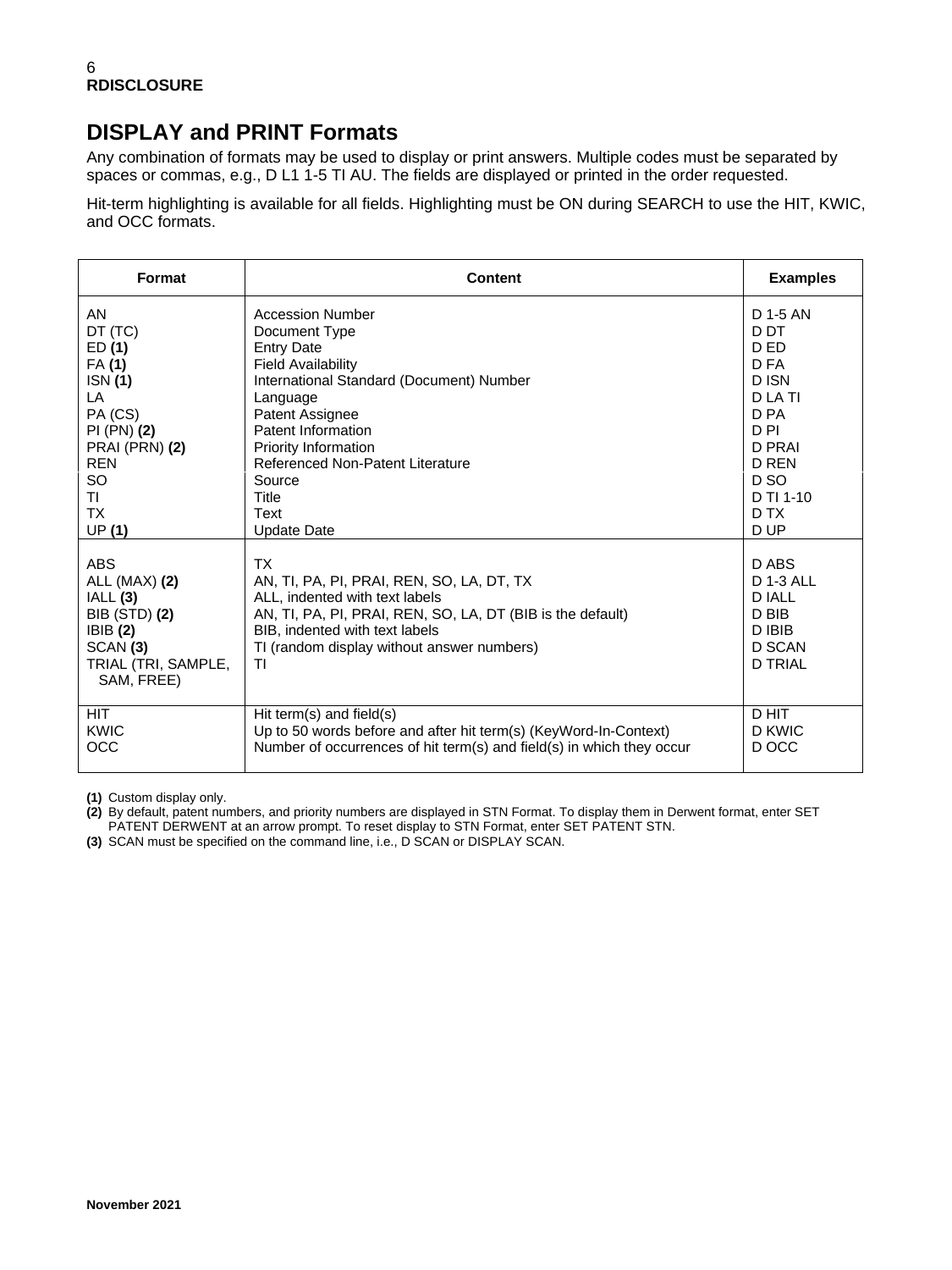## **SELECT, ANALYZE, and SORT Fields**

The SELECT command is used to create E-numbers containing terms taken from the specified field in an answer set.

The ANALYZE command is used to create an L-number containing terms taken from the specified field in an answer set.

The SORT command is used to rearrange the search results in either alphabetic or numeric order of the specified field(s).

| <b>Field Name</b>                | <b>Field Code</b> | <b>ANALYZE/</b><br>SELECT (1) | <b>SORT</b> |
|----------------------------------|-------------------|-------------------------------|-------------|
| <b>Accession Number</b>          | AN                |                               | N           |
| Document Type                    | DT (TC)           |                               |             |
| <b>Entry Date</b>                | ED.               |                               | N           |
| Language                         | LA                |                               |             |
| Occurrence Count of Hit Terms    | <b>OCC</b>        | N                             |             |
| Patent Assignee                  | PA (CS)           |                               |             |
| Patent Information               | PI(PN)            |                               |             |
| <b>Priority Date</b>             | <b>PRD</b>        |                               |             |
| Priority Information             | PRAI (PRN)        |                               |             |
| <b>Priority Year</b>             | <b>PRY</b>        |                               |             |
| Referenced Non-Patent Literature | <b>REN</b>        |                               |             |
| Source                           | SO                |                               |             |
| Text                             | ТX                |                               | N           |
| Title                            | ΤI                | Y (default)                   | v           |
| <b>Update Date</b>               | UP                |                               | N           |

**(1)** HIT may be used to restrict terms extracted to terms that match the search expression used to create the answer set, e.g., SEL HIT TI.

#### **Sample Records**

| <b>DISPLAY ALL</b> |                                                                         |
|--------------------|-------------------------------------------------------------------------|
| AN                 | 689058 RDISCLOSURE                                                      |
| TI                 | Sleeve roll belt with pre-tightened yarns                               |
| PA                 | anonymous                                                               |
| PI                 | RD 689058<br>20210910                                                   |
| PRAI               | RD 2021-689058<br>20210823                                              |
| SO                 | Research Disclosure (10 Sep 2021), Volume 689, pp. 1                    |
|                    | CODEN: RSDSBB ISSN: 0374-4353                                           |
| DT                 | Patent                                                                  |
| LA                 | English                                                                 |
| ED                 | Entered STN: 14 Oct 2021                                                |
|                    | Last updated on STN: 14 Oct 2021                                        |
| TX                 | Sleeve roll belt with pre-tightened yarns                               |
|                    | Sleeve roll technology is described for example in patent publications  |
|                    | EP3382094, EP3333314 and EP3333315. One possible composition for the    |
|                    | sleeve roll belt body is published with patent number EP2367980.        |
|                    | However, the body of the belt can comprise other polymers and materials |
|                    | too. Structures of sleeve roll belt will be/are published with patent   |
|                    | applications EP20175590 and EP20175592. The belt for a sleeve roll      |
|                    | comprises an inner surface and an outer surface. The belt can form a    |
|                    | closed loop and comprise an elastic body, and a reinforcing structure.  |
|                    | The reinforcing structure can be a support structure supporting the     |
|                    | elastic body. The reinforcing structure can comprise first yarns        |